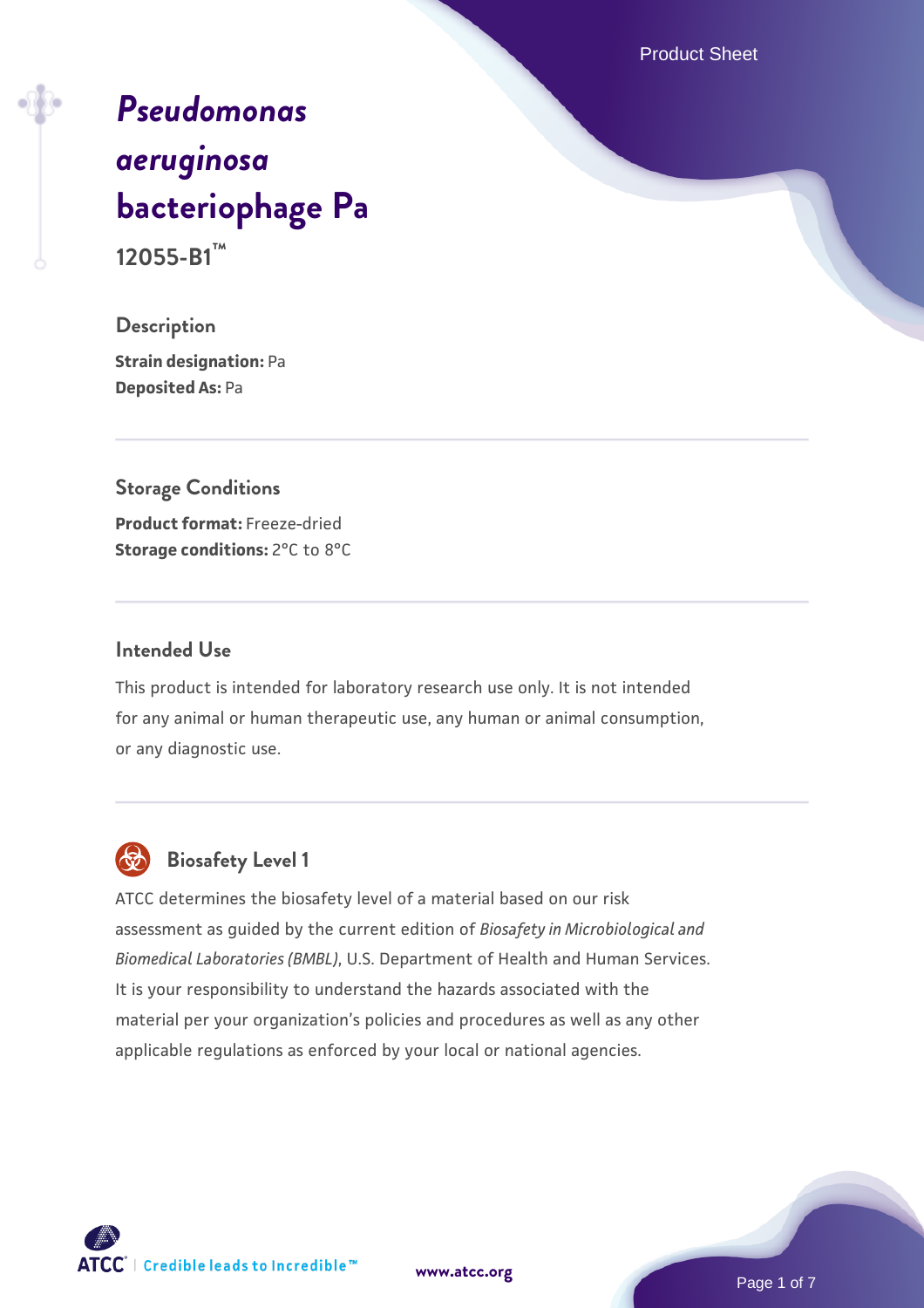ATCC highly recommends that appropriate personal protective equipment is always used when handling vials. For cultures that require storage in liquid nitrogen, it is important to note that some vials may leak when submersed in liquid nitrogen and will slowly fill with liquid nitrogen. Upon thawing, the conversion of the liquid nitrogen back to its gas phase may result in the vial exploding or blowing off its cap with dangerous force creating flying debris. Unless necessary, ATCC recommends that these cultures be stored in the vapor phase of liquid nitrogen rather than submersed in liquid nitrogen.

#### **Certificate of Analysis**

For batch-specific test results, refer to the applicable certificate of analysis that can be found at www.atcc.org.

#### **Growth Conditions**

**Host:** *Pseudomonas aeruginosa* [C10, R. Hugh 1435] [\(ATCC 12055\)](https://www.atcc.org/products/12055) **Medium:**  [ATCC Medium 3: Nutrient agar or nutrient broth](https://www.atcc.org/-/media/product-assets/documents/microbial-media-formulations/3/atcc-medium-3.pdf?rev=7510837507e64d849c62a46b5b2197a1) **Temperature:** 37°C **Atmosphere:** Aerobic

#### **Handling Procedures**

- 1. Follow general procedures given below for phage propagation.
- Use *Pseudomonas aeruginosa* (ATCC® 2. 12055™) as host.

GENERAL PROCEDURES FOR THE PROPAGATION OF BACTERIOPHAGE To recover phage from freeze-dried or thawed LN<sub>2</sub> vial:



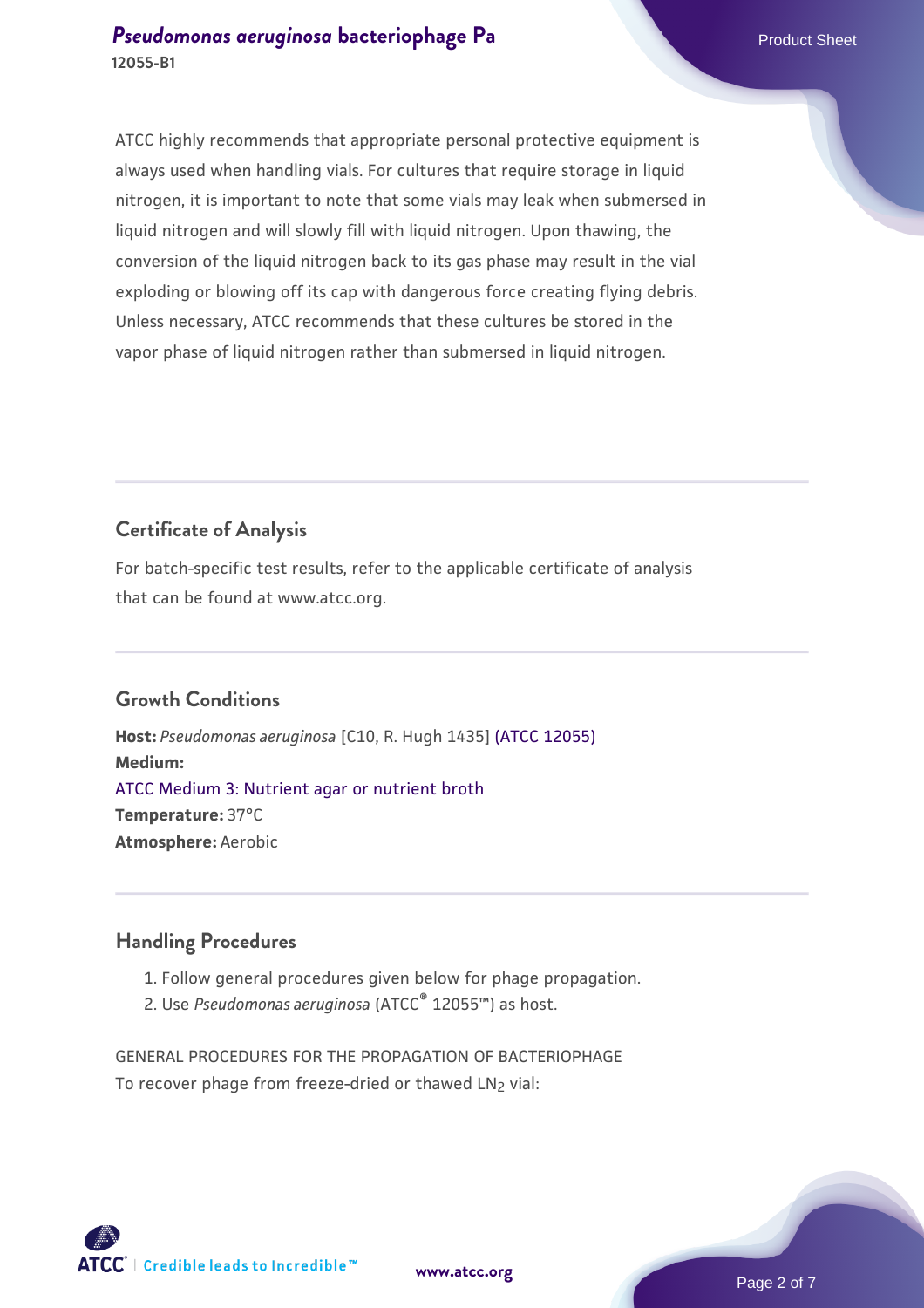## **[Pseudomonas aeruginosa](https://www.atcc.org/products/12055-b1) [bacteriophage Pa](https://www.atcc.org/products/12055-b1)** Product Sheet

- **12055-B1**
	- a. Prepare an actively growing broth culture of the recommended host strain before opening the phage specimen. The host should be in early log phase.
	- b. Add approximately 1.0 mL of the recommended broth to a freeze-dried phage vial, 0.5 mL to a liquid cryovial.
	- c. Pre-warm plates of the recommended medium in an incubator. Overlay the surface with 2.5 mL of melted 0.5% agar (same medium) that contains one or two drops of the freshly grown host. The soft agar should be maintained 43 to 45°C till ready to pour. It may be advisable to use a water bath. Allow overlay to harden.
	- d. The re-hydrated phage can be serially diluted by passing 0.1 mL of the phage into a tube containing 0.9 mL of the broth medium. Repeat for as many passages as desired.
	- Many strains may also be titrated without a soft-agar overlay. Pipette e. approximately 1.0 mL of the host onto the surface of each plate. After tilting plate to ensure the entire surface is covered, the excess liquid is aspirated off. After the surface dries, the various dilutions of the phage are dropped onto the surface as before.

NOTE: Spotting the phage on plates makes visualizing the lysis easier. If phage is added directly to soft-agar before pouring plates, hazy or tiny plaques may be difficult to see. Resistant host bacteria may also mask plaque formation.

To propagate phage:

- a. Phage may be propagated by preparing plates with the soft-agar/host overlay as above and covering the surface with approximately 0.5 mL of the concentrated phage. Or, alternatively, you may add the phage directly to the melted agar/host before pouring over the plates. For larger amounts, large-size T-flasks can be prepared with the recommended agar, and approximately 12.0 mL of melted softagar/host poured over the surface. Phage is then allowed to run over hardened surface. Phage may also be added directly to melted softagar before pouring as described above.
- b. After 24 hours incubation, or lysis is observed, the soft agar is scraped off the surface of the agar plates. Centrifuge at about 1000 rpm for 25 minutes to sediment the cellular debris and agar. Conserve the supernatant.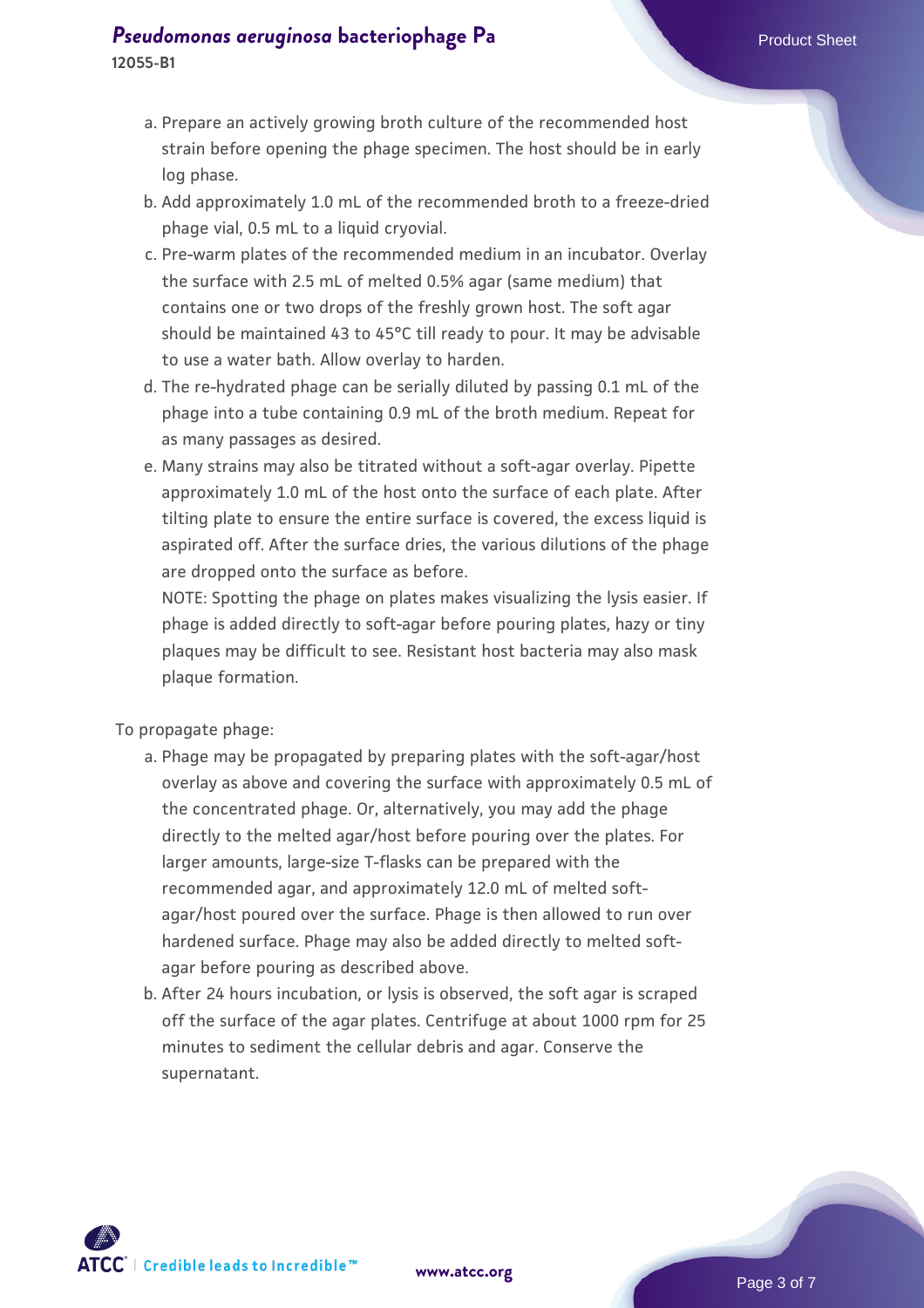This supernatant is passed through a .22 µm Millipore filter and the c. filtrate stored at 4-8°C. Lysates should remain viable under refrigeration for long periods. They may also be frozen with or without cryoprotectant. If available, liquid nitrogen storage is the best method for long term storage. Most phage can also be freeze-dried. We use double- strength skim milk mixed half-and-half with the filtrate. NOTE: Broth propagation methods may also be employed with most phage. Unless otherwise noted, ATCC uses the Adams agar-overlay method as described in M. H. Adams' Bacteriophages (Interscience Publishers, Inc., New York, 1959) for routine phage production.

#### **Notes**

Plaques are pinpoint with a slight halo, and cloudy with a smooth margin. No resistant colonies seen in areas of complete lysis. Additional information on this culture is available on the ATCC<sup>®</sup> web site at www.atcc.org.

#### **Material Citation**

If use of this material results in a scientific publication, please cite the material in the following manner: *Pseudomonas aeruginosa* bacteriophage Pa (ATCC 12055-B1)

#### **References**

References and other information relating to this material are available at www.atcc.org.

#### **Warranty**

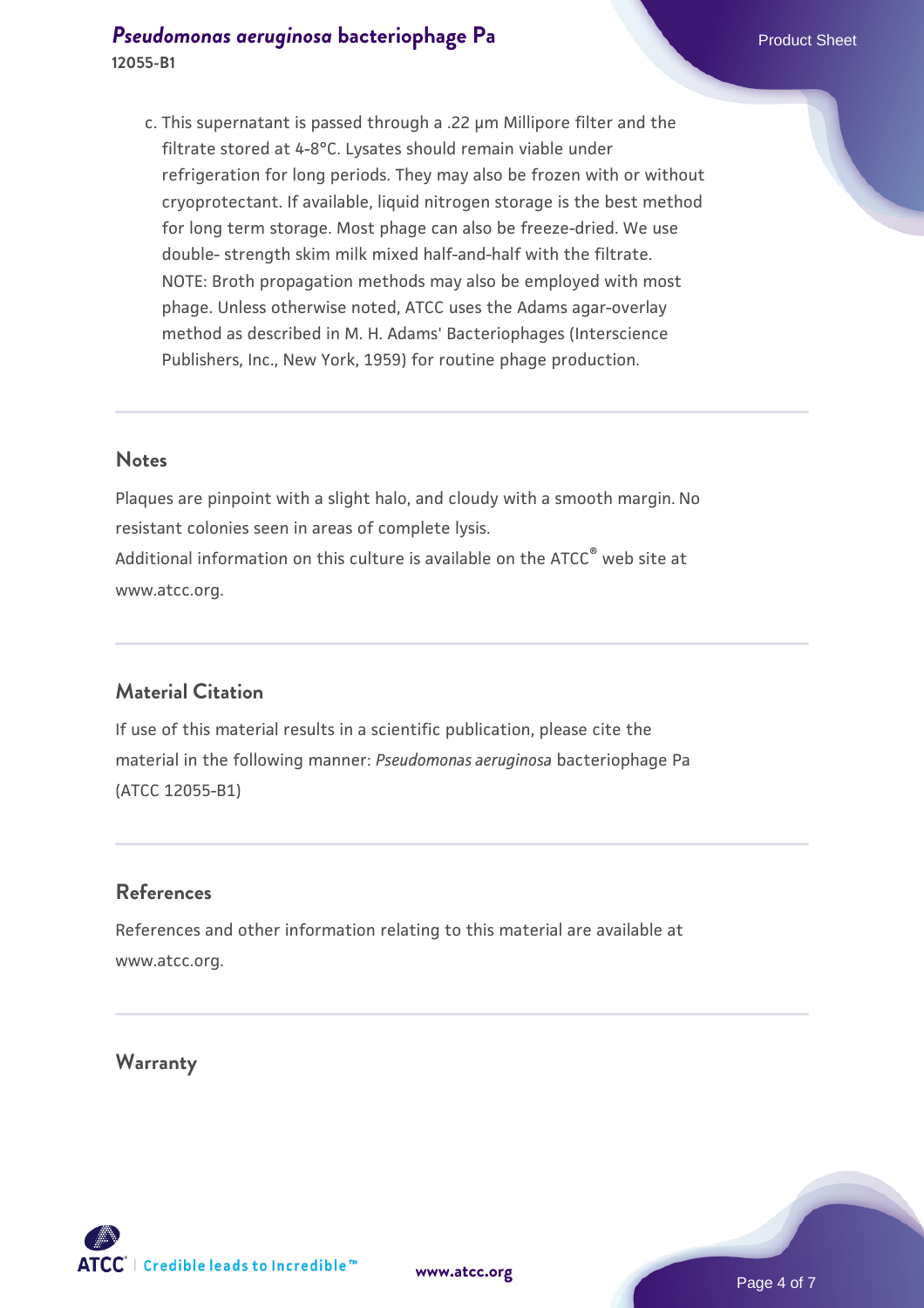#### **[Pseudomonas aeruginosa](https://www.atcc.org/products/12055-b1) [bacteriophage Pa](https://www.atcc.org/products/12055-b1)** Product Sheet **12055-B1**

The product is provided 'AS IS' and the viability of ATCC® products is warranted for 30 days from the date of shipment, provided that the customer has stored and handled the product according to the information included on the product information sheet, website, and Certificate of Analysis. For living cultures, ATCC lists the media formulation and reagents that have been found to be effective for the product. While other unspecified media and reagents may also produce satisfactory results, a change in the ATCC and/or depositor-recommended protocols may affect the recovery, growth, and/or function of the product. If an alternative medium formulation or reagent is used, the ATCC warranty for viability is no longer valid. Except as expressly set forth herein, no other warranties of any kind are provided, express or implied, including, but not limited to, any implied warranties of merchantability, fitness for a particular purpose, manufacture according to cGMP standards, typicality, safety, accuracy, and/or noninfringement.

#### **Disclaimers**

This product is intended for laboratory research use only. It is not intended for any animal or human therapeutic use, any human or animal consumption, or any diagnostic use. Any proposed commercial use is prohibited without a license from ATCC.

While ATCC uses reasonable efforts to include accurate and up-to-date information on this product sheet, ATCC makes no warranties or representations as to its accuracy. Citations from scientific literature and patents are provided for informational purposes only. ATCC does not warrant that such information has been confirmed to be accurate or complete and the customer bears the sole responsibility of confirming the accuracy and completeness of any such information.

This product is sent on the condition that the customer is responsible for and assumes all risk and responsibility in connection with the receipt, handling, storage, disposal, and use of the ATCC product including without limitation



**[www.atcc.org](http://www.atcc.org)**

Page 5 of 7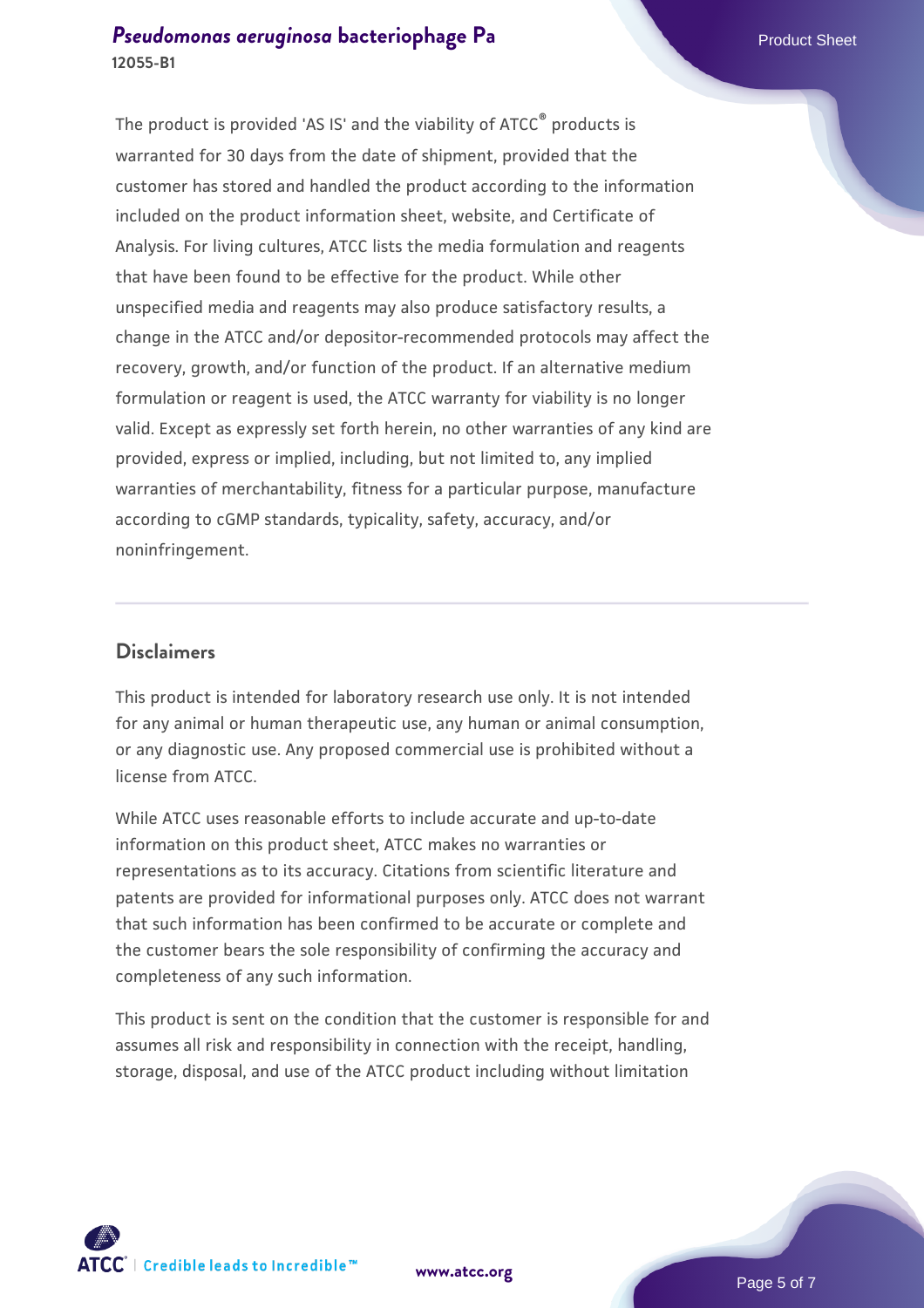taking all appropriate safety and handling precautions to minimize health or environmental risk. As a condition of receiving the material, the customer agrees that any activity undertaken with the ATCC product and any progeny or modifications will be conducted in compliance with all applicable laws, regulations, and guidelines. This product is provided 'AS IS' with no representations or warranties whatsoever except as expressly set forth herein and in no event shall ATCC, its parents, subsidiaries, directors, officers, agents, employees, assigns, successors, and affiliates be liable for indirect, special, incidental, or consequential damages of any kind in connection with or arising out of the customer's use of the product. While reasonable effort is made to ensure authenticity and reliability of materials on deposit, ATCC is not liable for damages arising from the misidentification or misrepresentation of such materials.

Please see the material transfer agreement (MTA) for further details regarding the use of this product. The MTA is available at www.atcc.org.

#### **Copyright and Trademark Information**

© ATCC 2021. All rights reserved.

ATCC is a registered trademark of the American Type Culture Collection.

#### **Revision**

This information on this document was last updated on 2022-06-27

#### **Contact Information**

ATCC 10801 University Boulevard Manassas, VA 20110-2209 USA